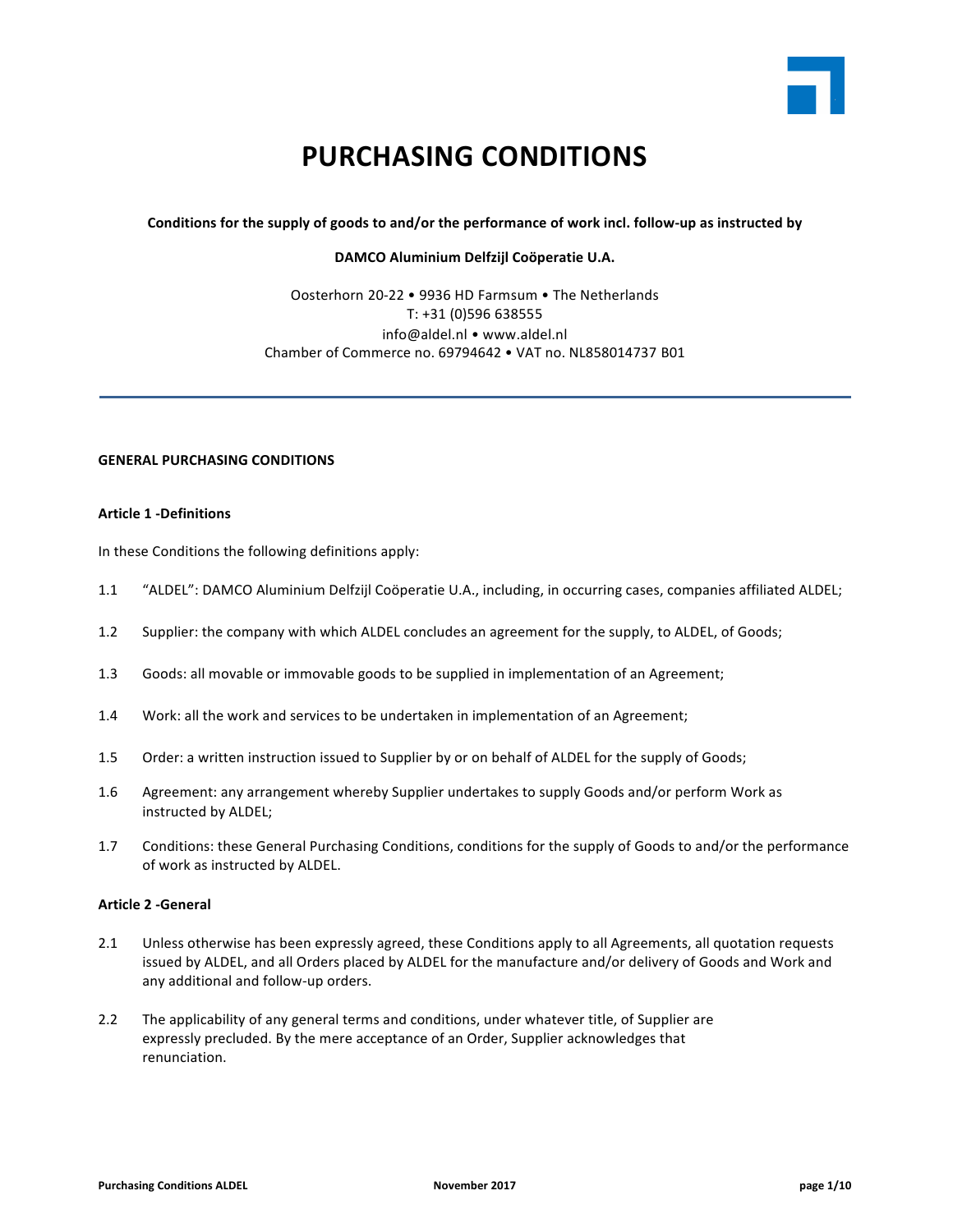

#### **Article 3 -Enforcement of an Agreement**

- 3.1 An offer by Supplier is irrevocable, unless otherwise has been stated by Supplier.
- 3.2 ALDEL may end all negotiations without stating its reasons and without the obligation to pay any compensation.

#### **Article 4 -Amendment of the Agreement**

- 4.1 ALDEL is authorized at all times to amend, in consultation with Supplier, the volume and/or properties of the Goods to be delivered or the Work to be performed.
- 4.2 If, according to Supplier, the Work needs to be amended in terms of its nature and/or volume, it must notify ALDEL thereof forthwith.

#### Article 5 - (Transfer of) ownership and risk

- 5.1 When Supplier makes available possession of the Goods to ALDEL, their ownership shall be transferred to ALDEL. This applies accordingly to parts supplied and/or elements of the Work performed by Supplier, and also to Goods supplied to Supplier by third parties under the terms of the Order, unless expressly stated otherwise.
- 5.2 Ownership is complete and without reservation of title and/or other limiting rights.
- 5.3 Any Goods made available by ALDEL to Supplier for the purpose of the Work remain the property of ALDEL and must be stored separately and be recognizable as such. They may not be removed from the premises without prior permission in writing from ALDEL.
- 5.4 Any treatment or processing of the parts and elements referred to in Paragraph 1, as well as any goods made available by ALDEL or third parties, is deemed to take place on behalf of and for the benefit of ALDEL.
- 5.5 Immediately after a request to that effect by ALDEL, Supplier shall give ALDEL the opportunity to get the materials/parts referred to into its possession again, even if such is to the detriment of any newly produced goods, and/or to achieve that other named third parties issue statements, to the satisfaction of ALDEL, providing security as regards the property right of the latter.
- 5.6 In the event of an Order to perform Work, Supplier shall bear the risk for the Work, irrespective of the state of completion thereof, and also for the Goods mentioned in the second sentence of Paragraph 1 of this Article, until the moment when the Work is completed.
- 5.7 In the event of an Order to perform Work, all the goods made available by ALDEL shall be at the risk of Supplier from the moment when they have been made available by ALDEL to Supplier until the Work is completed.

## **Article 6 -Prices**

- 6.1 Unless otherwise has been agreed in writing, all the agreed prices ex VAT are fixed, and cannot be revised. The agreed prices include all costs, charges and advice of Supplier, which are directly or indirectly related to the supply of Goods and/or the performance of Work.
- 6.2 Unless otherwise has been agreed in writing, the costs for transport, insurance, packaging and/or the recovery of packaging by Supplier are included in the price in accordance with the Incoterms 2010. This applies accordingly to any import and export costs and any taxes and charges.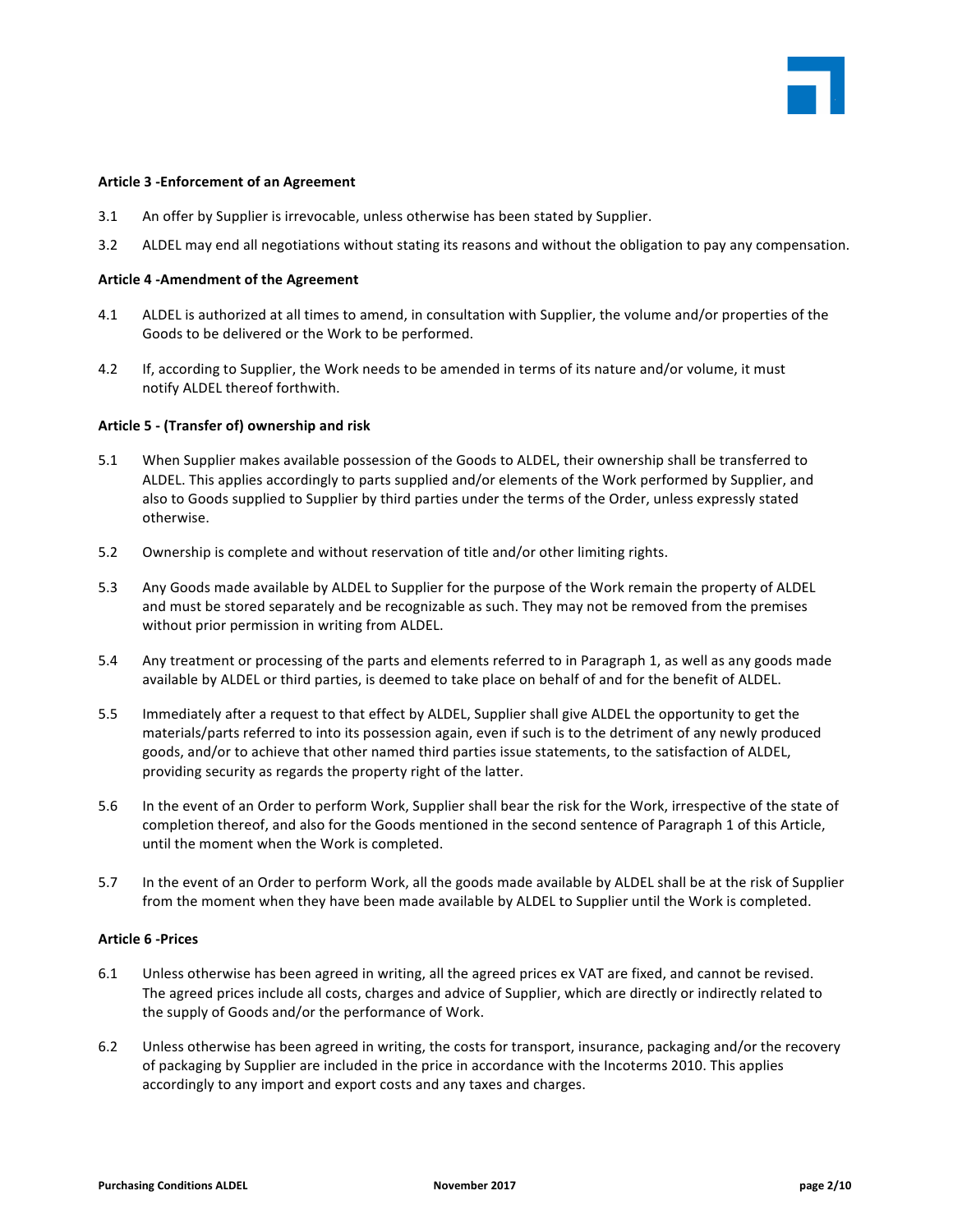

#### **Article 7 -Payment conditions and invoicing**

- 7.1 Once Supplier has fulfilled all its obligations from the Agreement, it may charge the agreed price to ALDEL. Invoices must be submitted in a single copy, stating the Order Number issued for that purpose.
- 7.2 In the event of an Order to perform Work against a fixed price, an invoice must be submitted after completion of the Work. In the event of management tasks, invoices must be submitted on the basis of management statements or daily or weekly statements after completion of the Work.
- 7.3 ALDEL is entitled to reduce the invoice amount by any amounts Supplier owes to ALDEL. Art. 6:136 SW [Civil Code] shall not apply.
- 7.4 Any delivery notes or work slips signed by ALDEL serve purely as an acknowledgement that the mentioned deliveries have taken place or that the mentioned Work has been undertaken. They are certainly not deemed to acknowledge that Supplier has fulfilled its obligations, or that an order (for additional work) has been issued or a purchase has been made.
- 7.5 Unless otherwise has been agreed in writing, payment must take place within 60 days of receipt of the invoice and after Supplier has fulfilled its obligations.
- 7.6 Supplier relinquishes any right of retention or any right to complain it could enforce against ALDEL.

#### Article 8 -Delivery conditions and completion of the performed Work

- 8.1 Unless otherwise has been agreed in writing, delivery shall take place "Delivery Duty Paid" in accordance with the Incoterms 2010, and at the address and at the time or within the agreed period of time as stated in the Agreement.
- 8.2 The agreed delivery terms are absolute deadlines, which mean that Supplier by merely exceeding such a term shall be in default without any notice of default being required.
- 8.3 ALDEL is entitled to postpone delivery until a time to be determined by it, and also to determine a specific place of delivery, without being in default as the creditor and without any ensuing right to compensation on the part of Supplier. If such is the case, Supplier shall store the Goods in packed, separated and recognizable condition.
- 8.4 Supplier must notify ALDEL in writing forthwith of any (risk of a) delay in the production and/or delivery of ordered Goods or Work to be performed. Compliance with this obligation shall not affect the consequences of the delay on the basis of the Conditions and/or legal provisions.
- 8.5 Work is completed when ALDEL declares in writing that it accepts the performed Work. This shall also apply in full when tests/trials etc. have been included in the Agreement.
- 8.6 When Supplier regards the Work as completed, it must notify ALDEL thereof without delay.
- 8.7 If Supplier exceeds any agreed delivery term, Supplier shall owe a penalty, payable on first demand, of 1 % of the total price of the collective deliveries under the relevant Agreement for each week or part thereof that the term is exceeded.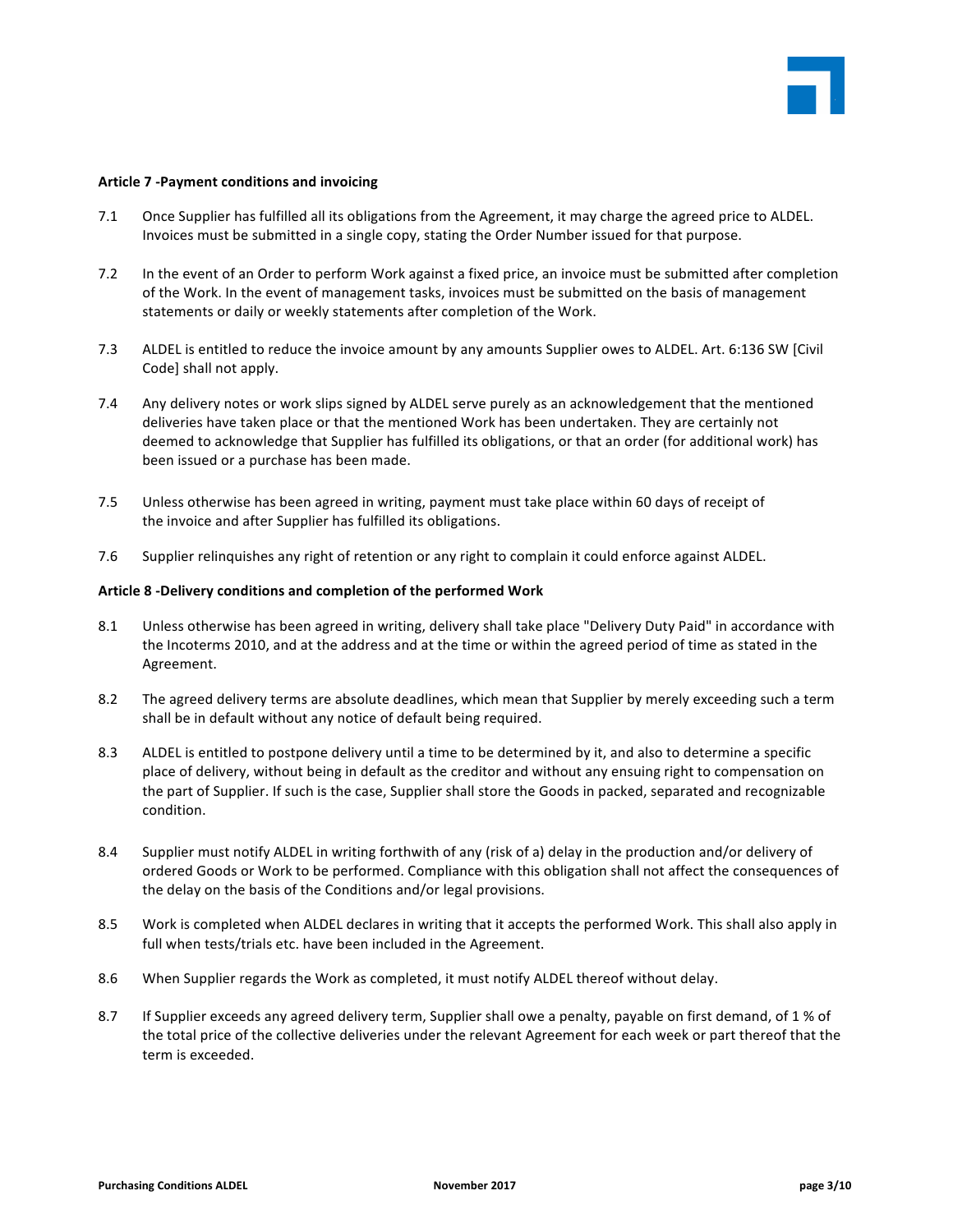

8.8 The liability to pay the penalty referred to in the previous Paragraph shall not release Supplier from its contractual obligations towards ALDEL, and the penalty shall not be regarded as (partial) compensation for any damage suffered by ALDEL but will be of a strictly punitive nature.

#### Article 9 -Packaging and dispatch

- 9.1 Supplier shall ensure that the Goods are properly packed. Supplier shall ensure that the delivery reaches its destination in good condition.
- 9.2 Supplier shall recover all packaging free of charge, unless otherwise has been agreed.

#### **Article 10 -Guarantees and quality**

- 10.1 Supplier guarantees that the delivered Goods are entirely in accordance with the provisions from the Agreement. Supplier guarantees that the delivered Goods:
	- comply with all the (technical) specifications issued by ALDEL in advance;
	- are suitable for the purpose for which they are intended on the basis of their nature or as stated in the Agreement;
	- comply at the moment of their delivery with the then prevailing legal requirements and other government regulations regarding quality, environment, safety and health;
	- comply with the safety and quality standards used within the sector at the time; do not infringe on rights of third parties, including copyrights, patent rights, trademark rights and the right to trade names or domain names in the event of the supply of services.
- 10.2 Supplier shall rectify any faults in the goods occurring within 12 months, to be calculated from the moment when the Goods have been definitively accepted, unless it is evident that those faults are the consequence of normal wear and tear or improper use. Supplier shall provide support for the software delivered with the Goods for a period of five years following their definitive acceptance. Supplier shall repair or, where necessary, replace the relevant Goods and/or parts as soon as possible, until the agreed requirements are met. However, the guarantee period shall end no later than 24 months after definitive acceptance as described in Article 20.
- 10.3 Supplier guarantees that the Work to be performed is entirely in accordance with the provisions from the Agreement. Supplier guarantees that the Work to be performed shall be:
	- performed by expert staff;
	- performed by staff aware of the safety regulations and specific rules applying at ALDEL with regard to, but not limited to, the rules regarding wearing specific gear and protective equipment, and that staff comply with the aforementioned regulations;
	- performed by staff in possession of a valid work permit.
- 10.4 Supplier guarantees the soundness of the performed Work for a period of 12 months following the date of completion.
- 10.5 Said guarantee means that Supplier shall perform the Work in accordance with the requirements described in the Order at a later stage at its own expense.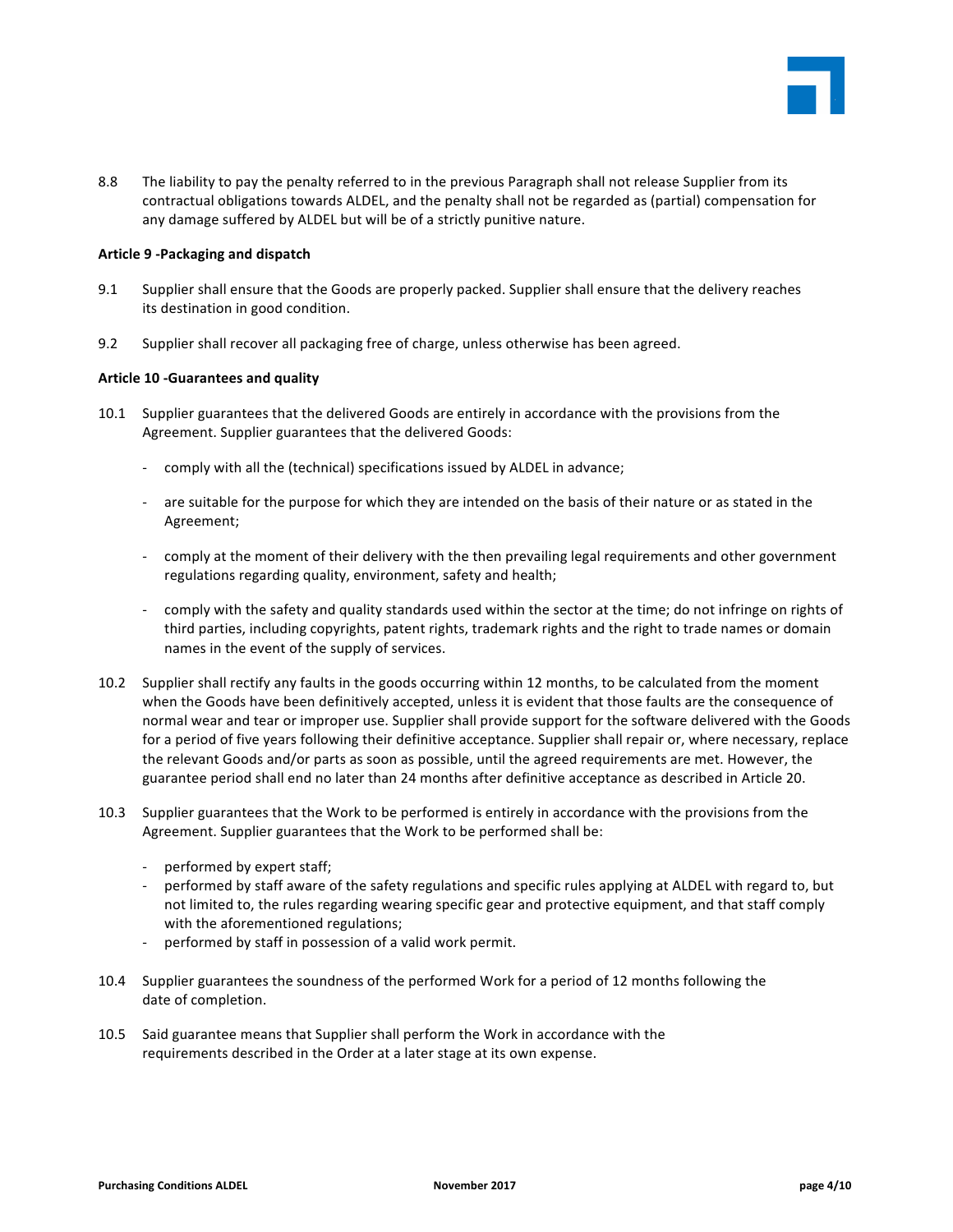

- 10.6 If it becomes evident after expiry of the guarantee period that the Goods and Work have not been delivered and completed in accordance with the requirements described in the Order, and such could not be reasonably established by ALDEL within the guarantee period, supplier shall be subject to an obligation similar to that described in Paragraph 4.
- 10.7 The above does not affect the obligation of Supplier to pay any other costs to be estimated within reason, which ALDEL is forced to incur in connection with Supplier's non-compliance with the guarantee obligation, until the Work has been completed in accordance with the agreed requirements.

## **Article 11 - Interim inspections**

- 11.1 ALDEL is entitled to have the Goods or Work inspected or audited by officials it has appointed for that purpose before or within a reasonable term after the moment of delivery or completion. Supplier must cooperate in this respect in any way that can be expected within reason. If the Goods or Work is/are rejected for any reason, ALDEL shall notify Supplier thereof within a reasonable period of time and require replacement or rectification, such to be decided by ALDEL, or decide to dissolve or cancel the relevant Agreement. Such shall not affect the right of ALDEL to payment of penalties due to exceeding the deadline, and compensation.
- 11.2 Weekly after commencement of the Work, or at any other time / in any other manner required by ALDEL, Supplier shall present a progress report, with signature and date, to ALDEL. Unless otherwise has been determined in the Agreement, the daily management and supervision of the performance of the Work lie with the Supplier. ALDEL is entitled to have compliance with the Agreement inspected, with which inspection Supplier shall cooperate. Such inspection by ALDEL shall not release Supplier from any liability. In the event of management tasks, the worked hours must be accounted for on time sheets, which must be submitted to ALDEL no later than in the week following that to which the time sheet refers.
- 11.3 Supplier shall be responsible at all times for the conformity of the Goods it has supplied and/or the Work it has performed, irrespective of the results of any (interim) inspection and/or acceptance of the supplied Goods and/or Work.

## **Article 12 -Usage**

- 12.1 If, in the opinion of ALDEL, the Goods do not comply with the agreed requirements, and also in the event of a dispute, Supplier shall grant ALDEL the right to use those Goods prior to their definitive acceptance until the agreed requirements have been met.
- 12.2 All software licenses, including those of the applied software of third parties, shall be obtained by Supplier in the name of ALDEL and shall be owned by ALDEL.
- 12.3 If, in the opinion of ALDEL, the Goods do not comply with the agreed requirements, ALDEL shall be entitled to return the Goods to Supplier at the expense of Supplier.

## **Article 13 - Liability**

- 13.1 Supplier shall be liable for any damage suffered by ALDEL or third parties as a consequence of a fault in the delivered Goods or performed Work, a nonconformity in the compliance with the Agreement or otherwise relating to the fulfillment of the Agreement, irrespective of whether such is attributed to Supplier or representatives, staff, subcontractors, or companies supplying to Supplier.
- 13.2 Supplier shall fully indemnify ALDEL against any claims by third parties due to damage as a consequence of the circumstances described in Paragraph 1 of the Article, unless such is due to an error or severe negligence on the part of ALDEL or its staff.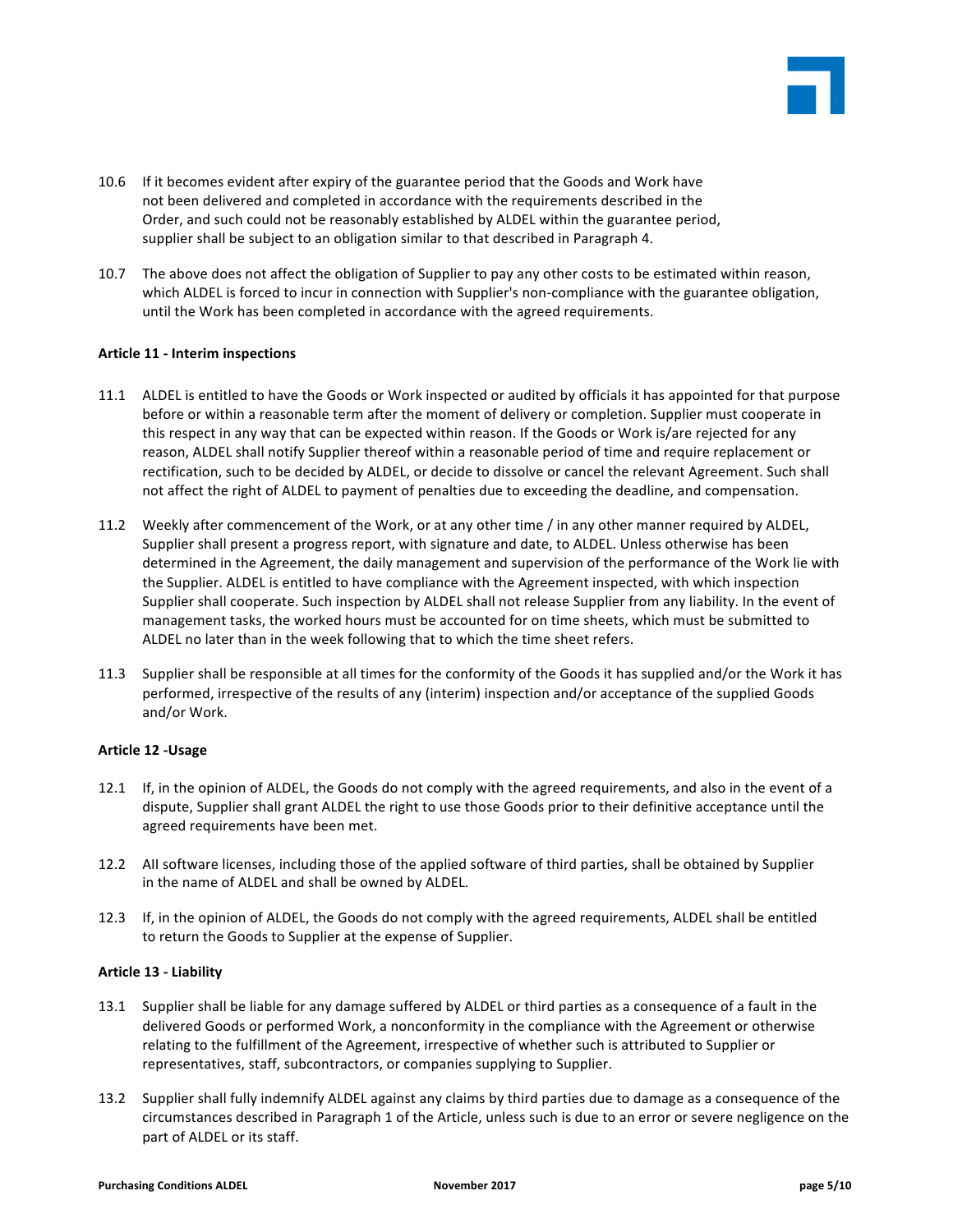

- 13.3 Any liability on the part of ALDEL towards Supplier on delivery of Goods is expressly precluded, unless such is the consequence of intent or willful recklessness on the part of supervisory staff of ALDEL. ALDEL does not accept any liability either for the performance of Work or any injury and/or damage, irrespective of its nature, suffered by Supplier, its staff or other persons or legal entities, engaged by Supplier to undertake the work, unless the injury/damage was caused deliberately or through grave error on the part of ALDEL.
- 13.4 Supplier must compensate for any bodily injury and/or other damage, irrespective of its nature, suffered by ALDEL or third parties as a consequence of:
	- deeds and/or negligence on the part of Supplier, its staff or other persons or legal entities, engaged by Supplier for the purpose of the work;
	- the mere presence of Goods of Supplier and its staff and other persons or legal entities, engaged by Supplier for the purpose of the work; unless such damage is exclusively due to actions on the part of ALDEL.
- 13.5 The liability of Supplier towards ALDEL as described in Paragraph 4 shall be limited to the sum of EUR 2.5 mln for each incident. This limitation shall become ineffective if the damage was caused deliberately or through grave error on the part of Supplier.
- 13.6 Supplier indemnifies ALDEL against any claims by third parties for the payment of compensation as provided for in this Article.
- 13.7 Supplier must take out insurance against the risks described in this Article; ALDEL has the right to inspect the relevant policy or policies. That inspection right does not exonerate Supplier from its liability in that respect.
- 13.8 The liability of Supplier referred to in this Article does not affect its other liabilities arising from these Conditions.

## **Article 14 - Intellectual property**

All the intellectual and industrial property rights that are part of or arise from the Agreement, in particular, but not exclusively, schedules, drawings, diagrams, models and stamps, fully belong to or accrue to ALDEL. ALDEL does not owe any payment in that respect and can freely make use of those rights. Supplier shall cooperate in the preparation of the necessary deeds of transfer, and hereby also irrevocably authorizes ALDEL to prepare and sign such deeds on behalf of Supplier.

## **Article 15 - Confidentiality**

- 15.1 All data provided by ALDEL to Supplier for the purpose of the preparation and/or implementation of the Agreement shall remain the exclusive property of ALDEL. Under no circumstance may they be made available to third parties.
- 15.2 All schedules, drawings, diagrams, models, stamps, etc., as well as all documents and written and oral information in general provided by or via ALDEL to Supplier or purchased or produced by Supplier in connection with the fulfillment of an Agreement, are strictly confidential.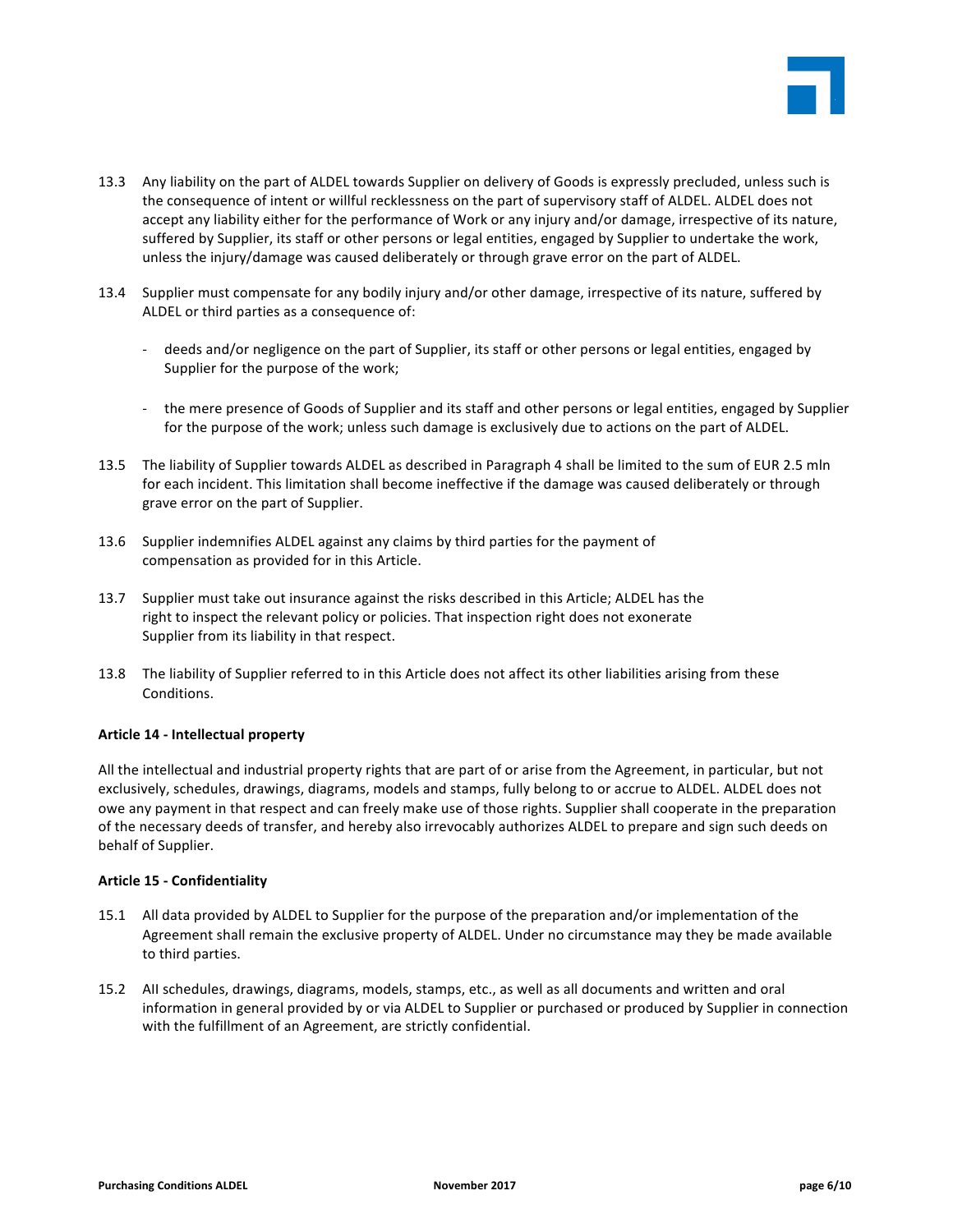

- 15.3 Unless ALDEL has given prior written permission to that effect, Supplier must observe confidentiality as regards all the information and data from ALDEL, communicated to or received by Supplier in connection with any Agreement, and may not make them available to third parties without prior written permission from ALDEL.
- 15.4 The obligations imposed on Supplier on the basis of Paragraphs 2 and 3 of this Article shall also be imposed by Supplier on any of its supplying companies and subcontractors.
- 15.5 If Supplier acts in contravention of the provisions of the aforementioned Paragraphs of this Article, Supplier shall owe a penalty of  $\epsilon$  50,000 for each infringement and  $\epsilon$  5,000 for each day or part thereof that the infringement continues. Those penalties shall not be regarded as compensation for any damage suffered by ALDEL but will be of a strictly punitive nature.

#### **Article 16 -Implementation schedule**

Where such is required by ALDEL, Supplier must submit an implementation schedule and/or assembly plan to ALDEL as soon as possible, which should include the following:

- the start time and a timetable;
- the planned weekly workforce;
- the assembly and storage site Supplier deems necessary, stating the required start date and period of use;
- the required equipment, with regard to which it is clearly stated, in accordance with the order, what is made available by Supplier and what is made available by ALDEL, stating the start and end date of use.

#### **Article 17 -Cooperation**

Supplier must allow other work to be undertaken at or near the work, and must ensure that such other work is not hampered or obstructed by the performance of its work. If there is any difference of opinion in that respect between Suppliers, or if ALDEL objects to an arrangement made between Suppliers, ALDEL shall take a binding decision. Supplier must ensure that ALDEL's business is not disrupted or harmed by the performance of the work.

#### Article 18 -Prohibition on assignment, pledging

Supplier shall not assign, pledge or transfer under any other title any claims arising from the Agreement, or establish a limited right thereon, without permission from ALDEL.

#### **Article 19 -Suspension**

If Supplier fails to comply with the provisions of the Agreement in full or in part, such to be judged exclusively by ALDEL, ALDEL shall be entitled to suspend its obligations towards supplier in full or in part.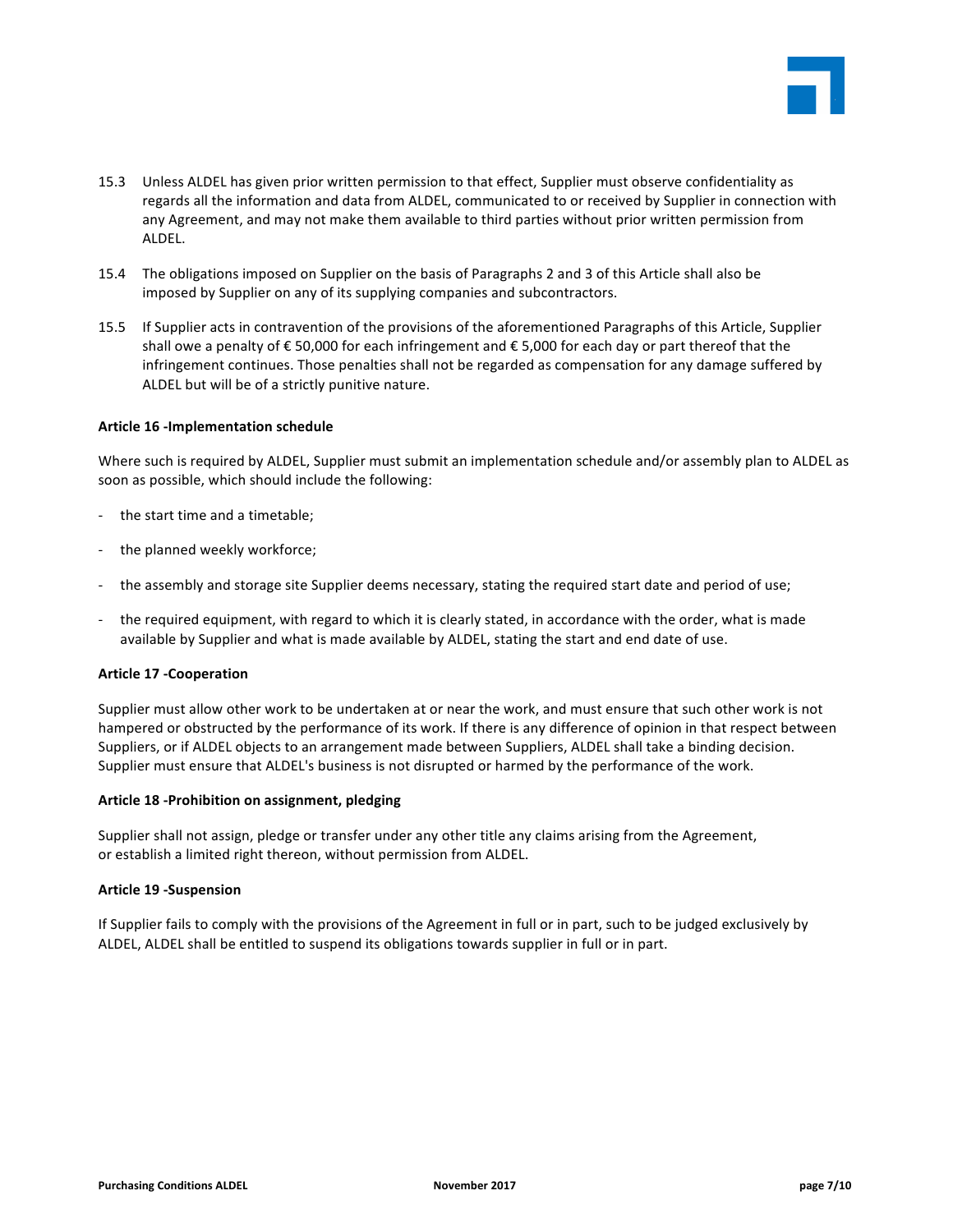

## **Article 20 - Default and dissolution**

- 20.1 Without prejudice to what has been laid down in the Agreement and these Conditions, in particular as regards the indebtedness of penalties due to exceeding deadlines, ALDEL shall be entitled to dissolve in full or in part an Agreement without prior notice of default and without court intervention by means of a written statement in the *event* that:
	- Supplier fails to meet one of its obligations towards ALDEL, or fails to do so timely or properly;
	- Supplier is in a state of bankruptcy, it has been granted a suspension of payments, it has suspended or liquidated its business, the ownership of or control over Supplier or a substantial part of its assets is transferred, in whatever manner, to a third party, or a considerable part of its assets has been seized.
- 20.2 If the Agreement is dissolved, Supplier shall fully indemnify ALDEL against any damage it has suffered and any costs it has incurred as a consequence of or in connection with the dissolution of the Agreement, including the costs of legal assistance.
- 20.3 If ALDEL's production is reduced or halted for whatever reason at or after the time when the Agreement is concluded, ALDEL shall be entitled to terminate the Agreement in full or in part, without court intervention and without being held to pay any compensation.

## Article 21 - Governing law and elected court

- 21.1 The legal relationship between ALDEL and Supplier is governed by Dutch law. The applicability of the UN Convention on Contracts for the International Sale of Goods (the Vienna Convention) is hereby expressly precluded.
- 21.2 Any disputes shall be settled only by the competent Court of the Court in Groningen.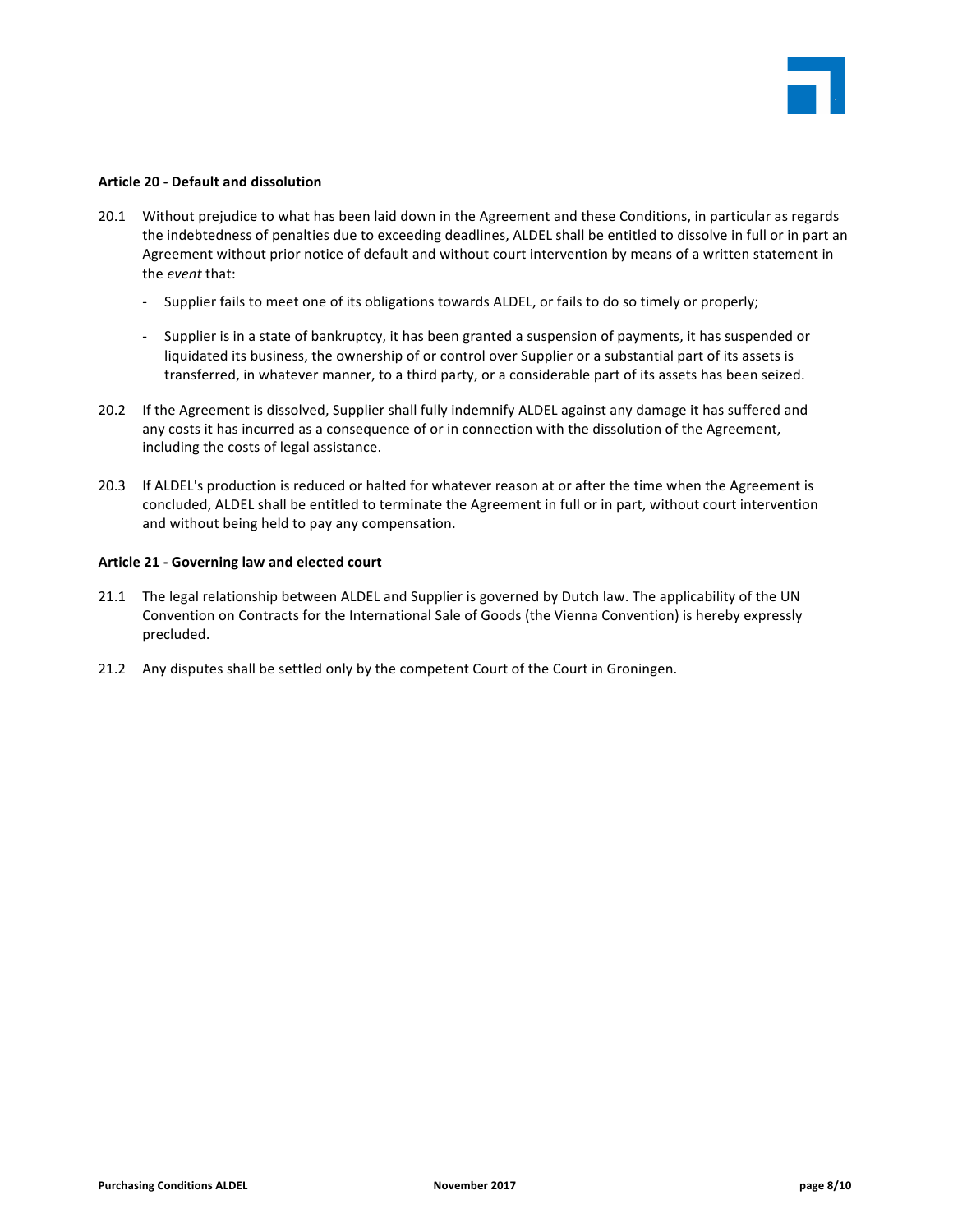

# ADDITIONAL REGULATIONS THAT APPLY TO THE DELIVERY OF GOODS AND/OR THE PERFORMANCE OF WORK FOR THE BENEFIT OF ALDEL ALUMINIUM DELFZIJL BV

## 1. ACCESS FOR PERSONS, SUPPLY AND REMOVAL OF GOODS

The supplier must timely obtain information from the 'VBB" department (Company Safety, tel. 0596-638220) about the regulations of the orderer as regards the provision of access to persons and vehicles to the orderer's premises, as well as the supply and removal of goods, materials, tools, etc. This includes in any case the document "Veiligheidsvoorschriften onderaannemers" [Safety Regulations for Subcontractors] (OD-6403). The orderer reserves the right to deny access to the site and/or the buildings at all times to one or more of the persons referred to above, without being held to pay any compensation for any ensuing damage. The supplier shall then be obliged to have those persons removed forthwith as required by the orderer.

## 2. SAFETY AND COMPANY REGULATIONS

- a) The supplier must inform the persons and legal entities it has engaged in the work in full and in good time of the regulations mentioned above and below.
- b) The supplier and all the persons and legal entities it has engaged in the work must strictly observe the legal regulations that apply on the premises of the orderer, which include at least the safety, traffic and company regulations and the regulations of or under the Arbeidsomstandighedenwet [Working Conditions Act], and all the instructions issued by or on behalf of the orderer. The equipment, tools, materials and safety equipment to be used must also comply with these regulations. The supplier shall ensure that its own staff and that of its subsupplier(s) and/or subcontractor(s) are in possession of a valid VCA-Certificate (Basisveiligheid-VCA) or VOI-VCA Certificate, or a recognized equivalent foreign certificate for health and safety in the building industry.
- c) The orderer may prescribe special measures in this respect. The orderer has the right to remove any goods which do not comply with the regulations from the premises at the supplier's expense. Any costs of the safety measures shall be payable by the supplier.

## 3. ORDER AND TIDINESS ENVIRONMENT

- a) The supplier must ensure that the workplace and its immediate environment are neat and tidy, such to the satisfaction of the authorized supervisor at the location, and comply with the instructions issued by the supervisor for the storage and use of (including but not exclusively) oil products, gases, chemicals, etc.
- b) The supplier and all the persons and legal entities it has engaged in the work must strictly observe the environmental regulations in force on the premises. The supplier must report to the orderer without delay any incidents of which supplier is aware or suspects that they lead to the violation of the environmental regulations. The orderer shall treat any contaminations in accordance with the standards set by the different authorities, at the supplier's expense.
- c) The supplier must collect any waste products occurring during the contracted work and must notify the Waste Products Management department thereof. The waste products shall be removed by and at the expense of the orderer, unless otherwise has been agreed between parties.
- d) The orderer has the right to inspect whether the substances as described under Paragraph a), as well as any chemical waste products, are being stored according to the regulations and guidelines. If this is not the case, the supplier must take any necessary measures to rectify the situation forthwith.